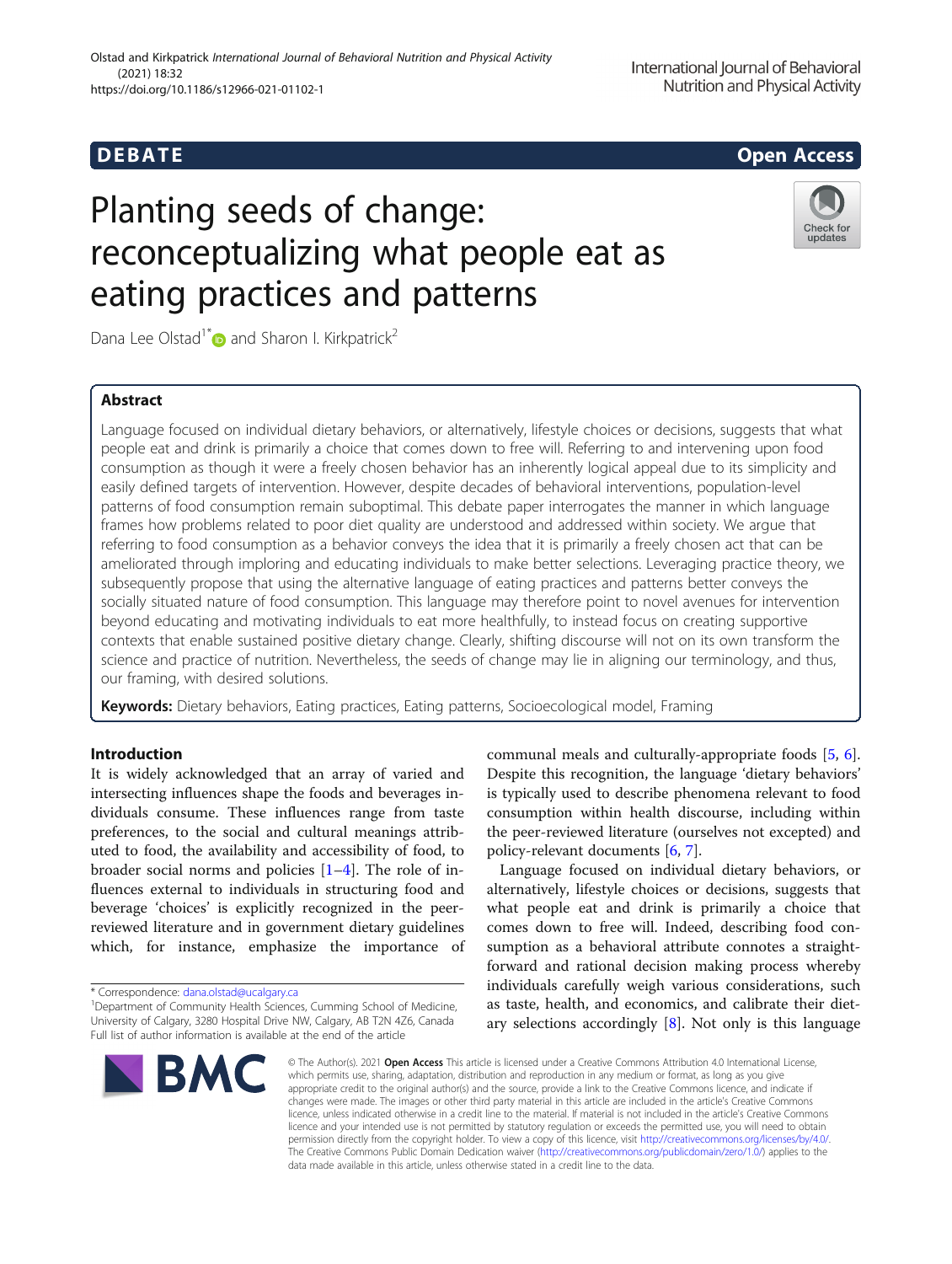inconsistent with the evidence regarding the automaticity of most food-related 'decisions,' [\[9\]](#page-5-0) but more importantly, it downplays the contextual drivers that structure them, many of which reside outside the food system [[10](#page-5-0)–[12](#page-5-0)]. Given the focus on the individual rather than on broader socioecological influences, this language and the corresponding frames it invokes give precedence to interventions rooted in theories of behavior change to alter perceived deficits inherent within individuals [[13](#page-5-0), [14\]](#page-5-0). Moreover, this language and framing can perpetuate stigma by holding individuals responsible for any negative health outcomes that may ensue from consuming foods that are inconsistent with dietary guidelines [[15\]](#page-5-0).

Frames are mental structures that shape the way individuals see the world and their corresponding responses to information and events [\[16](#page-5-0)]. Frames overtly and covertly define problems and their causes, make moral judgments, and suggest solutions [[17\]](#page-5-0). When frames become widely accepted, they may be regarded as self-evident truths [\[18](#page-5-0)]. Language is the primary means through which values and understandings are communicated within society, and is therefore a core aspect of framing  $[19-21]$  $[19-21]$  $[19-21]$ . Through shaping 'frames in thought', 'frames in communication' that are embedded in language play an integral role in determining the interventions we envision as most appropriate in responding to a given public health issue [\[19](#page-6-0)–[21\]](#page-6-0). Given the power of frames and framing, public health actors have been urged to more actively *reframe* public health issues to promote desired solutions [\[22](#page-6-0)]. As suboptimal diet quality is a leading cause of global morbidity and mortality [\[23](#page-6-0)], the framing of food consumption warrants consideration in efforts to improve population health.

This debate paper interrogates the manner in which language frames how problems related to food consumption are understood and addressed within society. The specific objectives of this debate paper are to: 1) demonstrate that referring to food consumption as a behavior conveys the idea that it is primarily a freely chosen act that can be ameliorated through imploring and educating individuals to make better selections; and 2) propose that framing food consumption using the alternative language of eating practices and patterns may prompt a fuller accounting of the contextual drivers of food consumption, thereby promoting structural interventions that empower individuals to engage in healthier eating patterns. Although this paper focusses on nutritionrelated discourse, the concepts discussed may be transferable to other health domains given that behavioral language is pervasive within many health disciplines.

## The language of dietary behaviors: an inadequate frame that focuses on individuals and their behavioral choices

The dominant positioning of food consumption as a behavior within health-related discourse is consistent with early theories of behavior change stemming from health psychology, many of which remain influential today [[24](#page-6-0), [25\]](#page-6-0). These theories posit a linear causal chain whereby individual psychological determinants, together with perceived social norms and environmental cues, shape food consumption [[26](#page-6-0)]. Individuals are thereby regarded as free agents who are primarily cognitively motivated, and whose health-related actions can be improved by educating and motivating them to make better choices. Such linear thinking ignores the emergent and contingent nature of what people do within the contexts in which they are situated  $[26]$  $[26]$ . That is, rather than viewing individuals as complex social actors who are both influenced by, and act back upon, their social contexts, many behavioral theories conceive of individuals as dietary accountants who weigh the benefits and risks of particular dietary options and calibrate their selections accordingly [[24,](#page-6-0) [27\]](#page-6-0). Within this framing, individuals are often regarded as accountable for food selection, and those who do not select optimally may be viewed as socially irresponsible and/or deficient in knowledge [\[13](#page-5-0), [28](#page-6-0)]. Although we problematize use of the word 'behavior' in this paper, terms such as lifestyle, risk factors, and food choices can also reinforce an individualistic framing of food consumption.

Although some recent behavioral theories integrate contextual considerations (e.g. Michie et al's [\[29](#page-6-0)] Behaviour Change Wheel), there remains a strong emphasis on individual behavior change within nutrition and other health disciplines [\[24](#page-6-0), [25,](#page-6-0) [30\]](#page-6-0). For instance, clinical nutrition care often entails behavior change counselling and the prescription of tailored meal plans. Food-based dietary guidelines, even if they recognize some of the environmental drivers of food consumption, nevertheless tend to focus on individual behaviors. Similarly, there is no shortage of behavioral interventions within the health and nutrition literature, such as nutrition skill-building interventions, and many population-level nutrition policies, such as nutrition labelling and social marketing interventions, are predominantly informational and aim to help individuals make 'more informed choices' [\[31](#page-6-0)]. Such approaches may acknowledge the need to address certain factors external to individuals by, for example, teaching individuals how to navigate restaurant menus to make healthy choices and calling for changes to food environments. However, in the absence of coordinated approaches to create contexts that support healthy eating, many approaches to promoting healthy eating may inadvertently place the responsibility primarily on individuals, emphasizing their agency, autonomy and choice.

Language and corresponding frames that conceptualize, and thus intervene upon, food consumption as though it were a freely chosen behavior have an inherently logical appeal as they are relatively easy to articulate compared to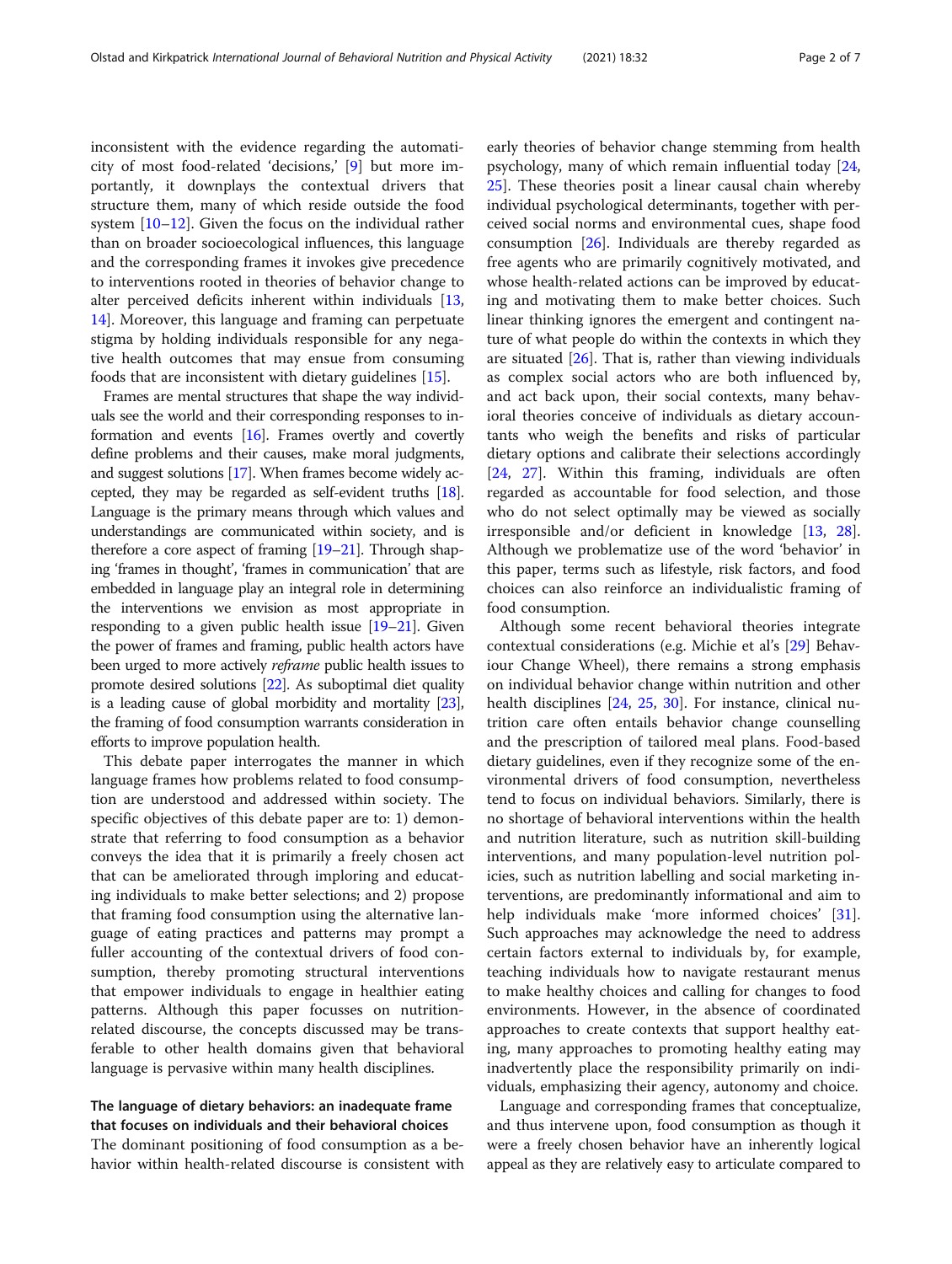more complex frames that recognize the array of factors that shape food consumption. This individualistic framing invokes easily defined targets of intervention [\[25\]](#page-6-0) and fits well with popular notions of personal responsibility and free markets. By assuming that what people eat and drink is a behavior conditioned primarily by their deficient knowledge or motivation, interventions have only to educate or motivate individuals to choose differently. The affective, material, and relational aspects of food consumption that defy easy intervention can be largely ignored [[26](#page-6-0)]. However, although well-supported behavioral interventions can be effective [\[32\]](#page-6-0), evidence points to the inadequacies of individual-level interventions in improving food consumption patterns at a population level [\[33](#page-6-0)–[36](#page-6-0)]. As such, despite decades of referring to and intervening on 'dietary behaviors,' societal patterns of consumption remain far from optimal [[37](#page-6-0)–[39\]](#page-6-0). Moreover, this behavioral framing has adverse social consequences, as evidenced by stigmatization of individuals who consume less healthful foods and beverages and those who live in larger bodies, with correspondingly negative implications for both physical and psychological health [\[15,](#page-5-0) [40](#page-6-0)–[42\]](#page-6-0). Given that individuals who occupy lower social strata may face greater contextual barriers to maintaining healthy eating patterns [[43](#page-6-0)], positioning food consumption as a behavior may be particularly damaging to efforts to reduce health inequities, further marginalizing already marginalized groups.

We are not the first to recognize the behavioral underpinnings of much of the current health-related discourse [[44](#page-6-0), [45\]](#page-6-0). Indeed, as Brady  $[45]$  recently pointed out, biomedical language is codified within the electronic Nutrition Care Process Terminology [[45](#page-6-0), [46](#page-6-0)], an internationally accepted standardized process and set of terminology to assess, diagnose, intervene upon and monitor nutritional concerns. Based on this review, Brady [[45](#page-6-0)] concluded that the terminology prioritizes biomedical understandings of individuals' nutritional concerns as being primarily related to deficiencies in individual knowledge, beliefs, and/or motivation [\[45\]](#page-6-0). Unfortunately, Brady [[45](#page-6-0)] could find no language within this set of terminology that would allow dietitians to give voice to the socioeconomic realities of their clients' lives.

Continuing to educate and implore individuals to eat more healthfully despite contextual conditions that overwhelmingly promote the opposite is unlikely to yield significant improvements in population-level patterns of consumption, nor in dietary inequities. However, the inadequacies of the behavioral paradigm have often been attributed to operational deficiencies within interventions themselves, such as suboptimal adherence or an inability to accurately measure change, rather than to inherent limitations of a narrow focus on individuals and their choices [[14,](#page-5-0) [24,](#page-6-0) [26](#page-6-0)]. Language that frames eating as a behavioral choice further legitimates this narrow focus and restricts policymakers, practitioners, and researchers from both imagining and implementing more comprehensive, effective, and equitable approaches that engage with the broader structural factors that configure individuals' eating practices and patterns [\[16,](#page-5-0) [44\]](#page-6-0). What is needed instead is a paradigm shift to better reflect the socially situated nature of individuals and their patterns of consumption, and to direct attention toward interventions that explicitly engage with the social, political, historical and economic realities of food consumption [\[44](#page-6-0), [47](#page-6-0)].

## The language of eating practices and patterns: a comprehensive frame that invokes powerful contextual solutions

In contrast to the behavioral paradigm, a socioecological paradigm provides a framework for conceiving of individuals in recursive relationships with their environments [[48](#page-6-0)]. It shifts the lens from individual attribution and personal responsibility to consider how individuals' food consumption patterns form in relation to the opportunities and constraints imposed by their broader social contexts, including inter-personal relationships, community, and broader macro-social features, while also acknowledging the contribution of individual-level factors [[49](#page-6-0)]. Particularly important are the societal institutions, policies, and norms that configure the conditions of daily life within which patterns of consumption develop and are reproduced. Thus, whereas a behavioral paradigm primarily invokes concepts of human agency, a socioecological paradigm reframes eating patterns as socially generated practices that reflect the embeddedness of individuals within particular contexts, integrating consideration of human agency and social contexts.

Theories of social practice have their origins in the work of Bourdieu, Foucault, Giddens, Marx, and others [[50\]](#page-6-0). Although definitions are not apace, modern theorists commonly describe health practices as habitual health-related activities engaged in by collectives of individuals in a coordinated manner that emerge from, and are contingent upon, an array of individual and especially collective features [\[26](#page-6-0), [50](#page-6-0), [51](#page-6-0)]. Practices are always social and shared, persistent yet dynamic, and interact with others to form more complex bundles [[50,](#page-6-0) [51](#page-6-0)]. Their continuance acts back to reshape existing social structures [[4](#page-5-0), [26](#page-6-0), [50](#page-6-0)]. Put simply, health practices are the visible manifestations of the dynamic interaction between human agency and social contexts.

Reconceptualizing what people eat as socially generated eating practices and patterns rather than as behaviors more accurately reflects the duality of human agency and social contexts in shaping patterns of consumption [\[4](#page-5-0)]. Eating involves choices, but these choices are contingent upon the context in which they are made [[4\]](#page-5-0). That is, people adopt particular eating patterns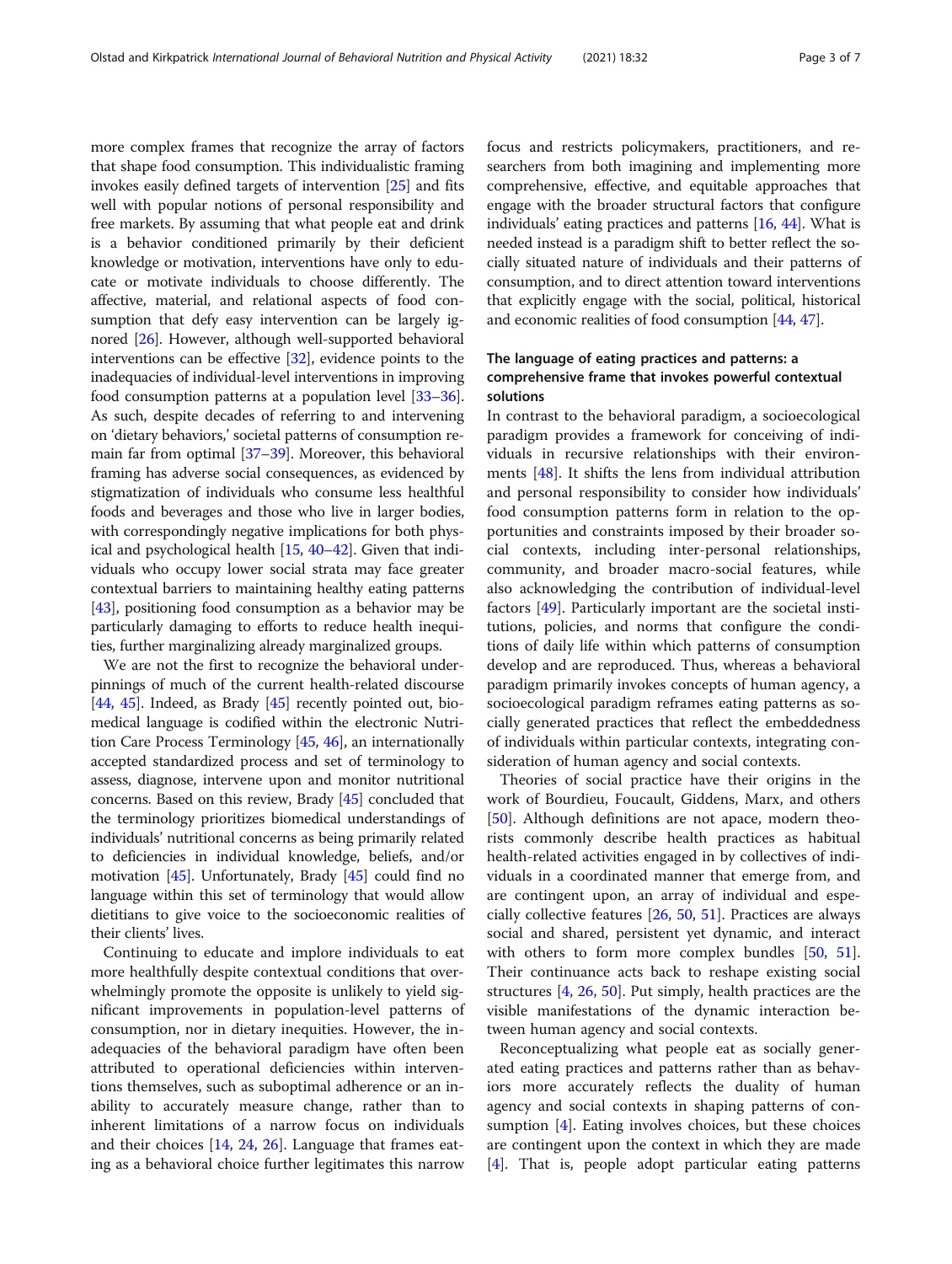according to their assessments of what is structurally possible for them, for example, based on their socioeconomic position, access to the social determinants of health, and the social, cultural, political, and economic dimensions of their food environments [[4,](#page-5-0) [52,](#page-6-0) [53\]](#page-6-0). Thus, the social context both empowers and constrains the exercise of human agency, and it is only by addressing contextual constraints that individuals can exercise their agency in health-promoting ways [[49\]](#page-6-0). Over time, the dialectic interplay between social structures and human agency yields relatively stable eating practices and patterns that are reproduced over time and feed back to reinforce and/or modify the social context  $[4]$  $[4]$ .

Shove et al. [\[54\]](#page-6-0) describe practices as comprised of three interconnected elements: meanings (e.g. social expectations and symbolic meanings about how and why to perform a practice), materials (e.g. tools and objects needed to perform a practice), and competencies (e.g. the skills and knowledge needed to perform a practice). Practices persist when these three elements consistently come together and are accessible to individuals, and as new individuals are recruited to perform them [[50](#page-6-0), [54](#page-6-0)]. In this way, practices can become routines or habits [[55](#page-6-0), [56\]](#page-6-0). Crucially, it is in changing or breaking the connections between the three elements that the seeds of change ultimately lie, whereby practices can be disrupted and evolve, or fade and eventually disappear [\[50](#page-6-0), [54](#page-6-0)]. Thus, rather than targeting the attitudes, behaviors and choices of individuals, practice theory regards practice elements as the unit of analysis and target of change [[50](#page-6-0), [55\]](#page-6-0). Individuals are thereby positioned as mere carriers of practices, and as the point where multiple practices intersect [\[57](#page-6-0)]. Given that materials are key resources that enable or constrain practices, they are particularly potent points of intervention [[50\]](#page-6-0). Moreover, when connections form between practices (e.g. snacking and watching television), changes in one practice can be leveraged to disrupt another [\[50,](#page-6-0) [55\]](#page-6-0).

Applied to the practice of eating breakfast, a nutrition professional might consider how to redirect the three elements of materials, meanings, and competencies to support healthful consumption patterns [[50\]](#page-6-0). For instance, interventions could focus on altering the meanings of breakfast (e.g. social norms as to what foods it should include), the availability of materials (e.g. access to and cost of healthy food), and on enhancing competencies (e.g. cooking skills) [\[50](#page-6-0)]. Snacking practices could similarly be addressed by seeking to alter the meanings of snacking (e.g. a healthful supplement to meals), materials (e.g. the availability of healthful items within vending machines) and competencies (e.g. knowledge of convenient sources of healthful snacks) [[55](#page-6-0)]. Notably, however, from a socioecological perspective, there is also an inherent ordering to these elements, as without the structural and social supports provided by health promoting materials and meanings, altering individual competencies will do little to disrupt habitual eating practices.

Conceiving of patterns of food consumption as collective practices influenced by factors at multiple socioecological levels, rather than as cognitively motivated behaviors performed by disconnected individuals, also points to the embeddedness of eating patterns within global food systems that produce, manufacture, market, and sell predominantly highly processed, inexpensive, palatable, and convenient foods. On the one hand, these food systems are part of what configures the unhealthy eating practices of individuals through shaping the social meanings of food consumption (e.g. via food marketing) and the availability of requisite materials (e.g. widespread availability of energy-dense, nutrient-poor foods), whereas on the other, the macro-level activities that result in the overproduction of unhealthy foods are themselves sets of practices shaped by social practices at other levels (e.g. dual-income families, busy lifestyles) and within other sectors. Thus, individuals' eating patterns are recursively configured by many types of practices, and these practices are all interlinked [\[58](#page-6-0)]. Framing eating patterns in this manner, as an emergent property of social relations across multiple levels and sectors, has profound implications for how they can be transformed. Strategies that focus on changing the 'dietary behaviors' of individuals who are positioned at the end of this long chain of social relations are unlikely to prove as effective as those that explicitly acknowledge and engage with these interdependencies by disrupting practices at higher levels.

Thus, whereas a behavioral paradigm delimits relatively narrow opportunities for intervention focussed on individual agency, language that invokes eating practices and patterns better conveys the socially situated nature of food consumption and broadens the scope for intervention beyond individuals and their cognitions. Framing food consumption using the language of eating practices and patterns suggests novel avenues for intervention beyond educating and motivating individuals to eat more healthfully, to instead focus on creating supportive contexts (e.g. by altering social meanings and materials) that enable sustained positive change. Such language may foster greater recognition of the social and cultural meanings of food, and create distance from harmful diet culture and 'dieting' efforts [\[59\]](#page-6-0), which are inconsistent with healthy eating patterns. It also avoids blaming and shaming individuals, who are in fact acting in accordance with the socioeconomic and other circumstances that confront them. Similar language and frames may be applicable to other health domains to describe practices related to physical activity, sleep, tobacco consumption, and others.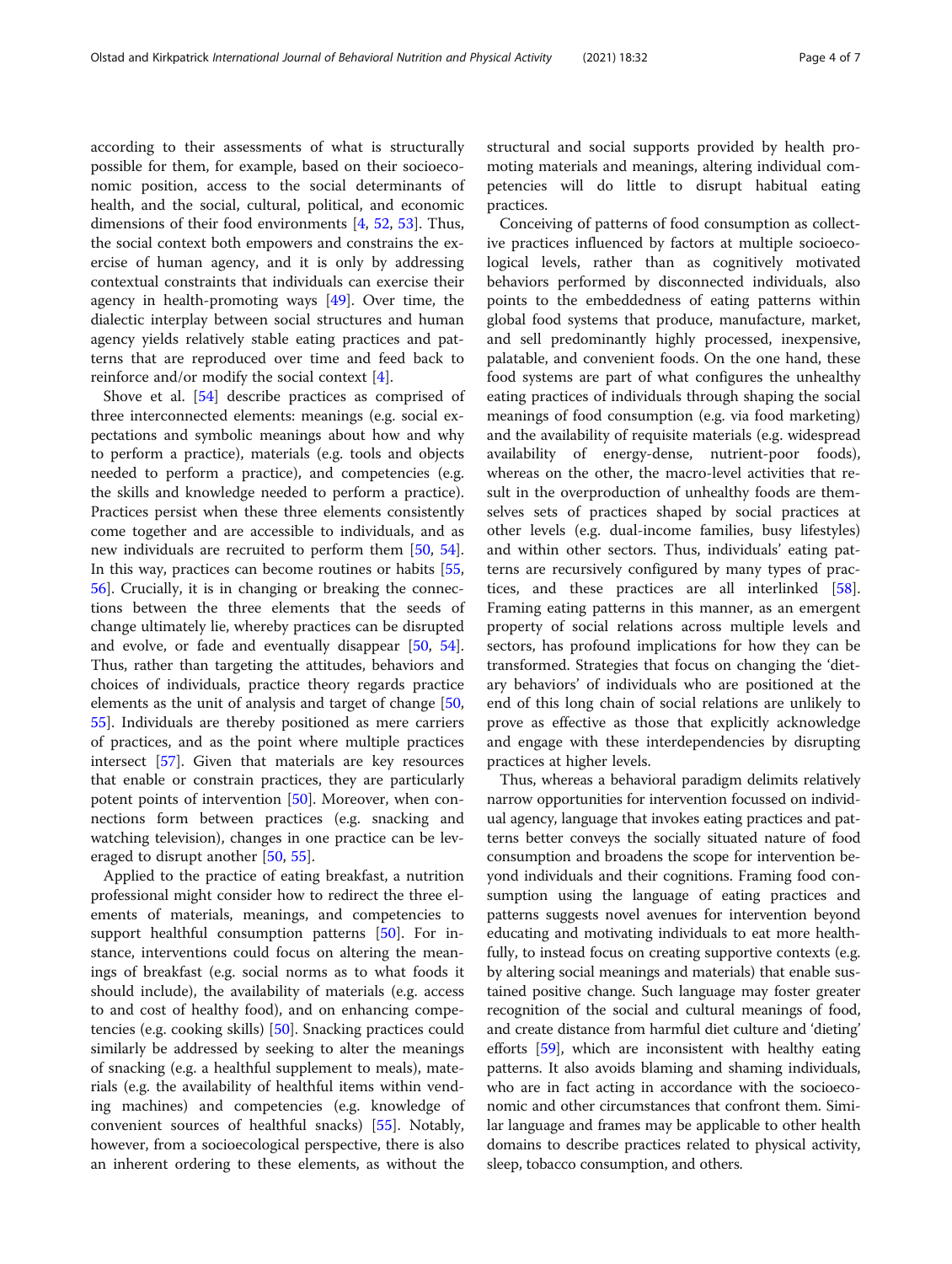The preceding discussion is not intended to discount the importance of behavioral interventions under appropriate circumstances, nor to absolve individuals from some level of personal responsibility. Rather, we are appealing for a middle ground that uses more inclusive language to frame eating and other health-related practices not simply in biomedical terms, but also as social phenomena. Just as society no longer labels individuals in terms of disease states (e.g. a diabetic individual versus an individual with diabetes), so too should individuals no longer be characterized as having freely chosen to engage in particular dietary behaviors, but rather as practitioners of eating practices and patterns that reflect their contextual opportunities and constraints. By resisting the search for direct, causal antecedents, and instead giving expression to the dialectic interplay between human agency and social structures, this language may also better support the translation of socioecological understandings of eating and health into research, practice, and policy.

#### Shifting nutrition-related discourse: a way forward

Although adopting the language of eating practices and patterns may appear to be a simple proposal, in reality, it will require a broader project of change. Language and frames are underpinned by epistemologies that are deeply embedded within the culture of most health professions and are reinforced by professional training programs, socialization, roles and norms that accord with biomedical perspectives [[60,](#page-6-0) [61](#page-6-0)]. Broader structural forces (e.g. government health budgets) further entrench such perspectives by according primacy to clinical nutrition care delivered in healthcare settings. Therefore, while shifting language to frame eating as an emergent social practice can certainly provoke important conceptual shifts, if we wish to truly transform nutrition-related discourse, we must simultaneously challenge the epistemologies that inform it.

An insightful analysis by Brasolotto et al. [[60\]](#page-6-0) provides a case in point. The authors identified three clusters of public health units in Ontario, Canada based on the language they used to discuss, and thereby frame, the social determinants of health. The authors found that the manner in which the health units acted to address the social determinants of health in practice reflected their discursive patterns. In other words, public health units enacted their discourse. Public health units in which staff discussed the structural origins of the social determinants of health were distinct from all of the others in that they alone sought to intervene at the most upstream levels to reduce health inequities. These findings highlight how health-related epistemologies inform language, frames, and action.

A feasible and logical starting point may therefore be to reorient training programs and competencies related to dietetics and nutrition towards a greater focus on equipping nutrition professionals with the knowledge and skills to address the social (i.e. meanings surrounding food consumption, such as social norms) and structural constraints (i.e. materials to support healthful eating patterns, such as sufficient income) that individuals and populations face in maintaining healthful dietary patterns. Such a reorientation would help to ensure that unhelpful biomedical epistemologies and discourses do not become entrenched in the first place, and would also provide the opportunity to instill the language of eating practices and patterns early on. In particular, coursework and experiential learning should provide greater exposure to the social sciences (e.g. anthropology, sociology), non-positivist research methodologies (e.g. ethnography), and foundational public health principles (e.g. health equity, socioecological models). Once equipped with foundational knowledge and skills, professional roles could be rebalanced away from their current emphasis on the management of acute conditions and chronic disease in clinical settings, to ensure a much greater presence of nutrition professionals within communities and at the highest levels of policy making. Such a rebalancing of professional roles would require redirecting a greater share of healthcare spending towards public health, and a commitment to health in all policies; changes that are not impossible but that will certainly require sustained efforts.

There is evidence that some of the changes we have advocated herein are underway. For instance, Brady has developed nutrition justice terminology for dietetic practice [[45\]](#page-6-0). Hughes et al. [[62](#page-6-0)] have outlined a comprehensive list of evidence-based competencies for dietitians working in public health and community nutrition settings. There is a large body of research on food environments and policies, and many researchers are investigating programs and policies to improve the healthfulness of food environments, emphasizing the contextual determinants of eating practices [\[63](#page-6-0)]. Moreover, many social scientists are investigating snacking and meal patterns as socially situated practices rather than as freely chosen behaviors [[4,](#page-5-0) [50](#page-6-0), [55,](#page-6-0) [64](#page-6-0)]. Ultimately, we expect that increasing recognition of food consumption as a socially situated practice will promote more socially responsive nutritional care for individuals and populations that will advance dietary and health equity.

### Summary and conclusions

Unhealthy patterns of food consumption are pervasive and seemingly intractable. However, their continuance is unintentionally supported by language that implies a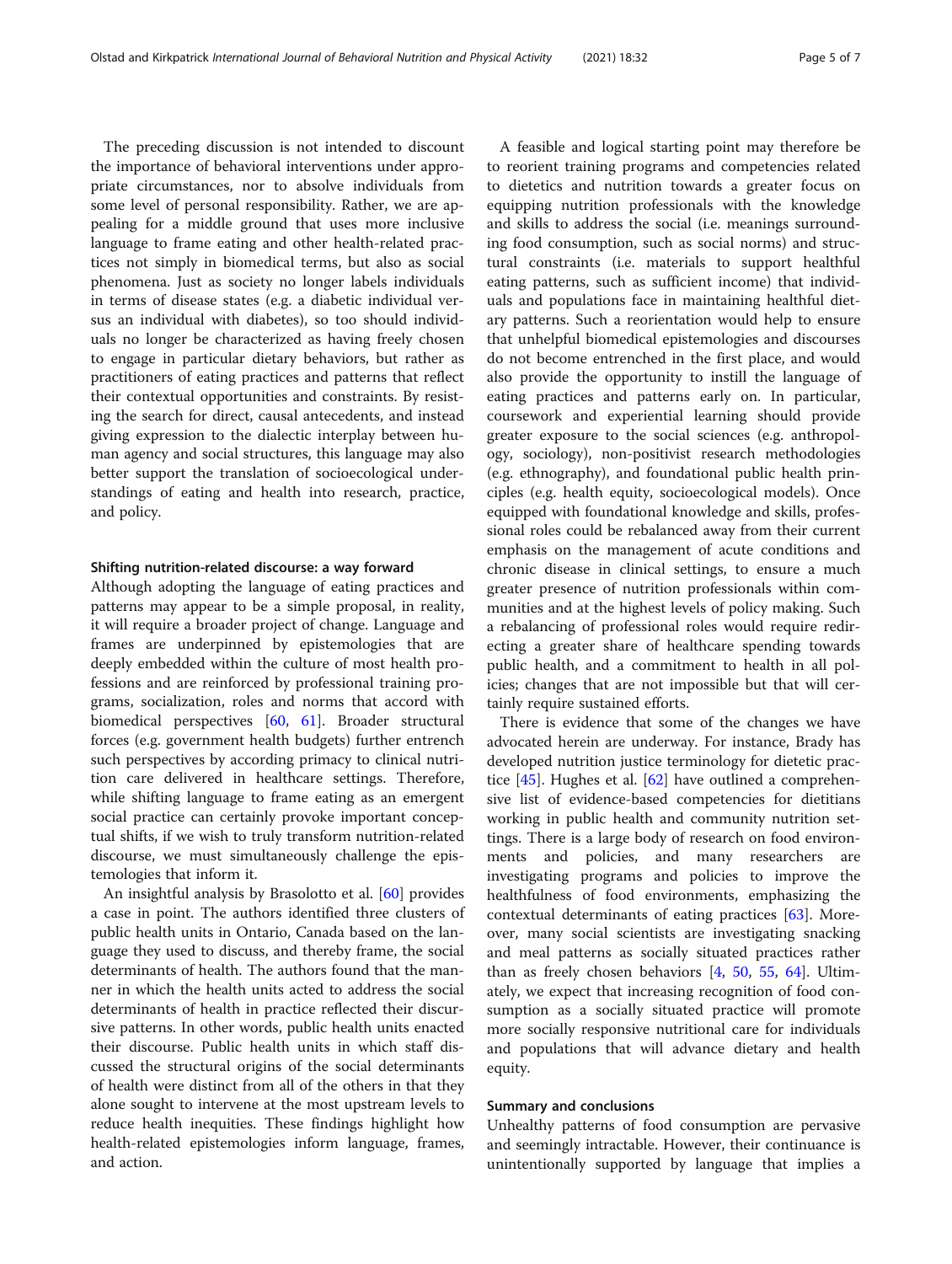<span id="page-5-0"></span>separation of individuals from their environments and that exaggerates the extent to which rational choice drives food consumption. The power of language stems from the frames it invokes, as frames lead individuals to conceive of the causes and solutions to health-related problems in a particular manner. By framing what people eat as an individual behavioral choice, the language of dietary behaviors delimits relatively narrow and overly simplistic avenues for intervention focussed on altering factors internal to individuals. By contrast, the language of eating practices and patterns invokes a socioecological frame that regards individuals' food consumption practices as enmeshed within their broader social contexts. This language conveys the idea that individual-level interventions represent but one component of broader, multi-level approaches that are essential to improve collective patterns of consumption. Changing nutrition-related discourse will take time, and will require altering epistemological understandings of the contingent and emergent nature of eating practices and patterns and of their social and structural determinants. Nevertheless, the scale of the challenge should not preclude action. The ultimate aim of these epistemological and discursive shifts is to enhance attention to the contextual origins of eating patterns, and stimulate corresponding contextual interventions that enable individuals to exercise their agency in health promoting ways. Such interventions may have a greater likelihood of success than individualistic approaches because they reach a substantial proportion of the population and address root causes of unhealthy eating patterns rather than their behavioral symptoms. By addressing contextual barriers that constrain the eating patterns of disadvantaged groups, these interventions may also help to reduce dietary and health inequities.

Words carry meaning and consequences [\[44](#page-6-0)]. Thus, the seeds of change may lie in aligning our language, and thus, our framing, with desired solutions. Clearly, shifting health discourse will not on its own transform the science and practice of nutrition. Nevertheless, it is an important step. Nutrition and other health experts, particularly those from the social sciences, are ideally placed to drive a paradigm shift away from a behavioral and towards a socioecological framing of food consumption.

#### Acknowledgments

The authors are grateful to the anonymous reviewers for their helpful feedback.

#### Authors' contributions

DLO and SIK co-wrote the manuscript. All authors read and approved the final manuscript.

#### Funding

Not applicable.

#### Availability of data and materials

Not applicable.

Ethics approval and consent to participate

Not applicable.

#### Consent for publication

Not applicable.

#### Competing interests

The authors declare that they have no competing interests.

#### Author details

<sup>1</sup>Department of Community Health Sciences, Cumming School of Medicine University of Calgary, 3280 Hospital Drive NW, Calgary, AB T2N 4Z6, Canada. <sup>2</sup>School of Public Health and Health Systems, University of Waterloo, 200 University Avenue West, Waterloo, ON N2L 3G1, Canada.

#### Received: 29 June 2020 Accepted: 18 February 2021 Published online: 04 March 2021

#### References

- 1. Mozaffarian D, Angell SY, Lang T, Rivera JA. Role of government policy in nutrition-barriers to and opportunities for healthier eating. BMJ. 2018;361: k2426.
- 2. Fielding-Singh P. A taste of inequality: Food's symbolic value across the socioeconomic spectrum. Sociol Sci. 2017;4:424–48.
- 3. Frohlich KL, Abel T. Environmental justice and health practices: understanding how health inequities arise at the local level. Sociol Health Illn. 2014;36(2):199–212.
- 4. Delormier T, Frohlich KL, Potvin L. Food and eating as social practice understanding eating patterns as social phenomena and implications for public health. Sociol Health Illness. 2009;31(2):215–28.
- 5. Health Canada. Canada's Dietary Guidelines for Health Professionals and Policy Makers 2019 [Available from: [https://food-guide.canada.ca/static/a](https://food-guide.canada.ca/static/assets/pdf/CDG-EN-2018.pdf) [ssets/pdf/CDG-EN-2018.pdf.](https://food-guide.canada.ca/static/assets/pdf/CDG-EN-2018.pdf)
- 6. United States Department of Agriculture. Dietary Guidelines for Americans 2015-2020 2015 [Available from: [https://health.gov/dietaryguidelines/2015/](https://health.gov/dietaryguidelines/2015/guidelines/) [guidelines/](https://health.gov/dietaryguidelines/2015/guidelines/).
- 7. World Health Organization. Global strategy on diet, physical activity and health 2004 [Available from: [http://www.who.int/dietphysicalactivity/goals/](http://www.who.int/dietphysicalactivity/goals/en) [en.](http://www.who.int/dietphysicalactivity/goals/en)
- 8. Cawley J. An economic framework for understanding physical activity and eating behaviors. Am J Prev Med. 2004;27(3 Suppl):117–25.
- 9. Cohen D, Farley TA. Eating as an automatic behavior. Prev Chronic Dis. 2008;5(1):A23.
- 10. Story M, Kaphingst KM, Robinson-O'Brien R, Glanz K. Creating healthy food and eating environments: policy and environmental approaches. Annu Rev Public Health. 2008;29:253–72.
- 11. Bowen DJ, Barrington WE, Beresford SA. Identifying the effects of environmental and policy change interventions on healthy eating. Annu Rev Public Health. 2015;36:289–306.
- 12. Swinburn BA, Sacks G, Hall KD, McPherson K, Finegood DT, Moodie ML, et al. The global obesity pandemic: shaped by global drivers and local environments. Lancet. 2011;378(9793):804–14.
- 13. Bell K, Salmon A, McNaughton D. Alcohol, tobacco, obesity and the new public health. Crit Public Health. 2011;21(1):1–8.
- 14. Bombak A, Riediger N, Bensley J, Ankomah S, Mudryj A. A systematic search and critical thematic, narrative review of lifestyle interventions for the prevention and management of diabetes. Crit Public Health. 2020;30(1):103–14.
- 15. Puhl RM, Heuer CA. Obesity stigma: important considerations for public health. Am J Public Health. 2010;100(6):1019–28.
- 16. Lakoff G. Don't think of an elephant. Melbourne, Australia: Scribe Short books; 2005.
- 17. Entman R. Framing: toward clarification of a fractured paradigm. J Commun. 1993;34:51–8.
- 18. Townsend B, Schram A, Baum F, Labonte R, Friel S. How does policy framing enable or constrain inclusion of social determinants of health and health equity on trade policy agendas? Crit Public Health. 2020;30(1):115–26.